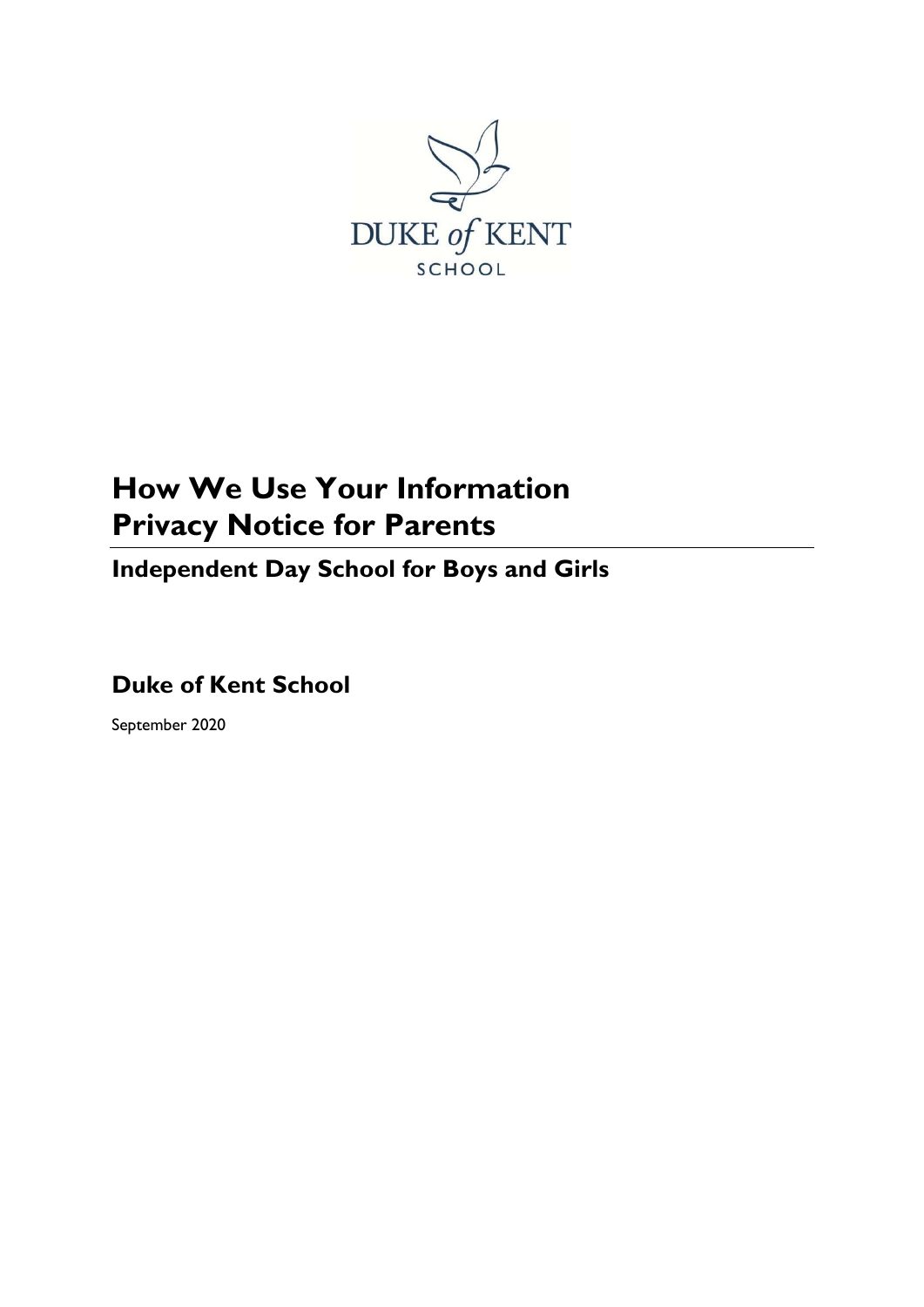# **Parent Privacy Notice**

#### **Introduction**

This notice is to help you understand **how** and **why** we collect personal information about you and **what** we do with that information. It also explains the decisions that you can make about your own information.

If you have any questions about this notice please contact the Operations Bursar.

# **What is "personal information"?**

Personal information is information that identifies you as an individual and relates to you.

This includes your contact details, next of kin and financial information. We will also hold information such as your religion or ethnic group.

# **Our legal bases for using your information**

This section contains information about the legal bases that we are relying on when handling your information.

The two tables below contain a general description of the different legal bases but we have also used a colour code system so that you can see which bases we are relying on for each of the purposes described at paragraphs 1 to [33](#page-5-0) below.

# Legitimate interests ("LI")

This means that the School is using your information when this is necessary for the School's legitimate interests except when your interests and fundamental rights override our legitimate interests.

Specifically, the School has a legitimate interest in:

- providing educational services to your child and to other children;
- safeguarding and promoting the welfare of your child, other children and our employees;
- promoting the objects and interests of the School. This includes fundraising and using photographs of you at our school events in promotional material. It also includes making sure that we are able to enforce our rights against you, for example, so that we can contact you if unpaid school fees are due;
- keeping the school buildings safe;
- using your information in connection with legal disputes. For example, if you or your child bring a claim against the School;
- protecting the School's reputation;
- facilitating the efficient operation of the School; and
- ensuring that all relevant legal obligations of the School are complied with (for example in relation to inspections).

In addition your personal information may be processed for the legitimate interests of others. For example another school will have a legitimate interest in knowing if you have not paid School fees that are due to us.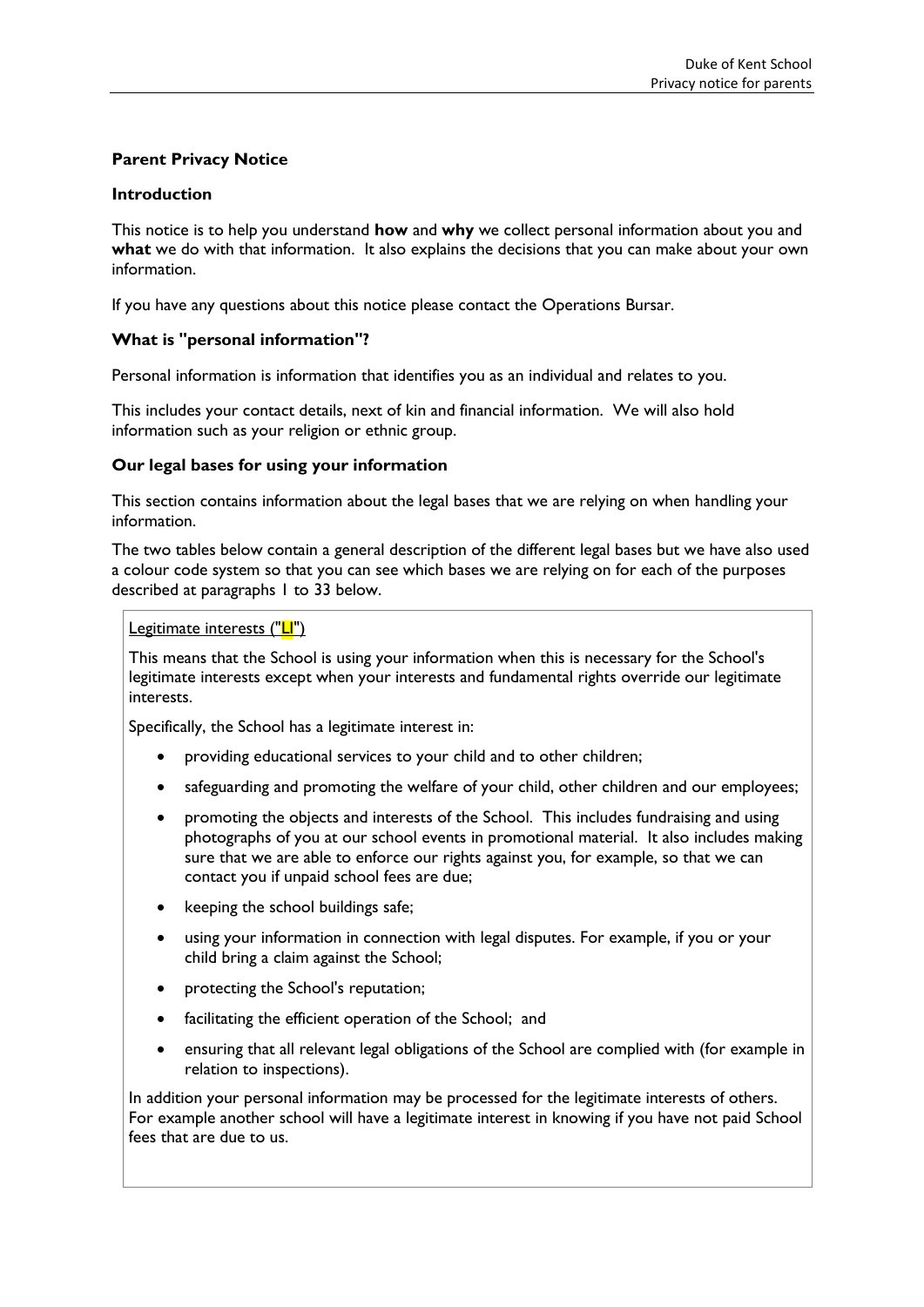# Necessary for contract ("CT")

We will need to use your information in order to perform our obligations under our contract with you and for you to perform your obligations as well. For example, we need your name and contact details so that we can update you on your child's progress and so that we can contact you if there is a concern.

# Legal obligation ("LO")

Where the School needs to use your information in order to comply with a legal obligation, for example to report a concern to Children's Services. We may also have to disclose your information to third parties such as the courts, the local authority or the police where legally obliged to do so.

Vital interests ("VI")

In limited circumstances we may use your information to protect your vital interests or the vital interests of someone else (e.g. if you or they are seriously hurt).

Performance of a task carried out in the public interest (or carrying out public tasks) ("PI")

The following are examples of when we use your information to perform tasks in the public interest:

- providing your child with an education;
- safeguarding and promoting your welfare, your child's welfare and the welfare of other children;
- facilitating the efficient operation of the School; and
- ensuring that we comply with all of our legal obligations.

The School must also comply with an additional condition where it processes special categories of personal information. These special categories are as follows: personal information revealing racial or ethnic origin, political opinions, religious or philosophical beliefs, trade union membership, genetic information, biometric information, health information, and information about sex life or orientation.

# Substantial public interest ("SPI")

The School is also allowed to use special categories of personal information where doing so is necessary in the substantial public interest. This is similar to "public interest" in the table above.

Social protection and social security laws

Also the School may use your information to comply with social protection law (e.g. to look after your child) and social security laws. Social protection law is concerned with preventing, managing, and overcoming situations that adversely affect people's wellbeing.

# Vital interests ("VI")

In limited circumstances we may use your information to protect your vital interests or the vital interests of someone else (e.g. if you or they are seriously hurt).

# Legal claims ("LC")

We are allowed to use your information if this is necessary in relation to legal claims. For example, this allows us to share information with our legal advisors and insurers.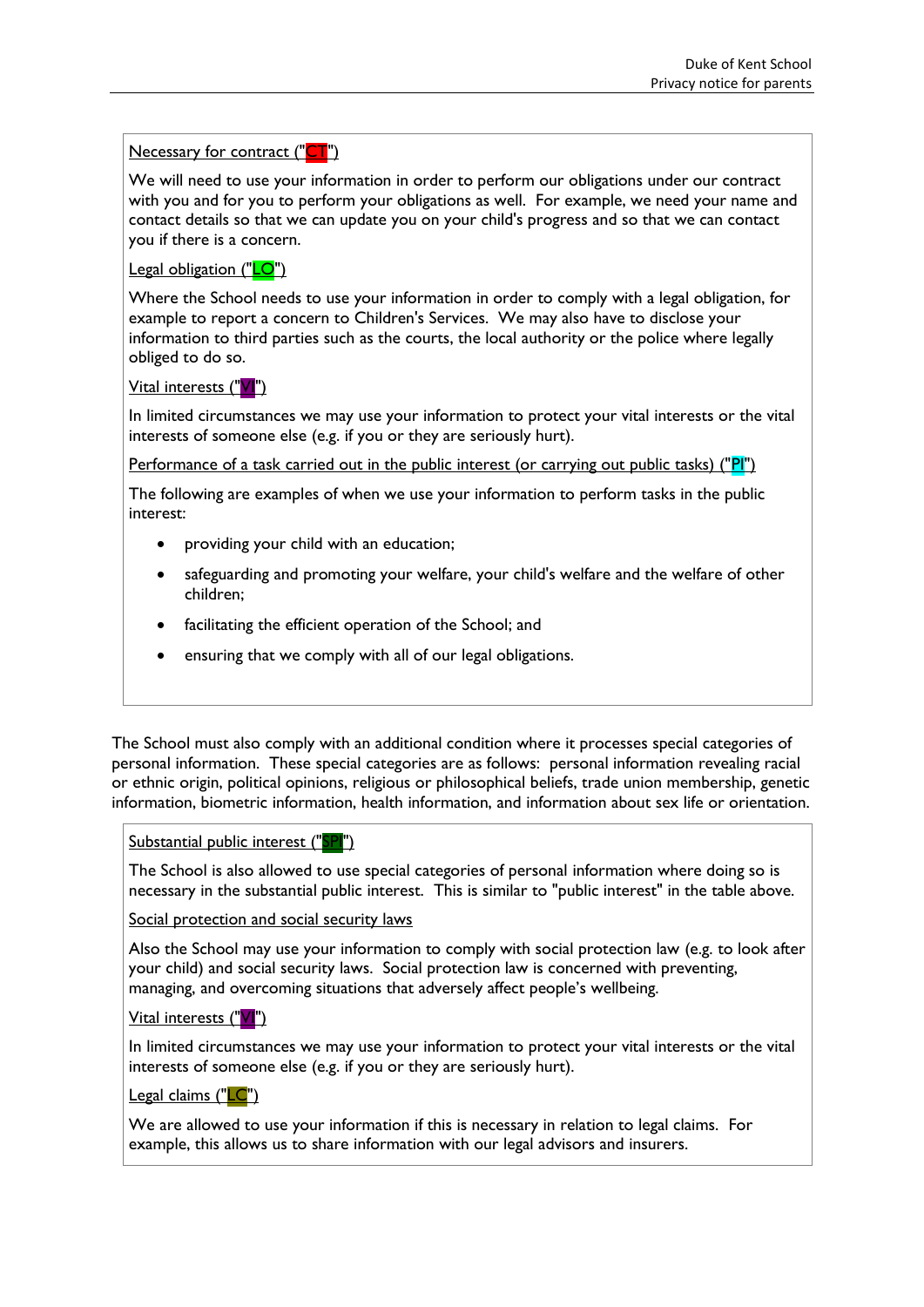# **How and why does the school collect and use personal information?**

We set out below examples of the different ways in which we use personal information and where this personal information comes from. The letters highlighted in different colours below refer to the legal bases we are relying on. Please see the section above for an explanation.

- 1. The School's primary reason for using your personal information is to provide educational services to your child - LI, CT, PI, SP
- 2. We will have information about any family circumstances which might affect your child's welfare or happiness. This is to help us provide appropriate care and support to your child - LI, CT, PI, SPI.
- 3. We will need information about any court orders or criminal petitions which relate to you. This is so that we can safeguard the welfare and wellbeing of your child and the other pupils at the School - LI, CT, PI, SPI.
- 4. We use CCTV to make sure the school site is safe. Images captured of you via CCTV will be your personal information. CCTV is not used in private areas such as toilets - LI, CT, PI, SPI.
- 5. If there is a complaint or grievance made to the School which involves you then we will use your information in connection with that complaint or grievance -  $LI$ , PI,
- 6. The School may share information about you with the local authority for the purpose of the preparation, implementation and / or review of your child's Statement of Special Educational Needs or Education Health and Care Plan - LI, PI, LO.
- 7. Where appropriate, the School will have information about your religious beliefs and practices. For example, if you do not eat certain foods -  $LI$ ,
- 8. We may take photographs or videos of you at School events to use on social media and on the School website. This is to show prospective parents and pupils what we do here and to advertise the School. We may continue to use these photographs and videos after your child has left the School - LI.
- 9. We will send you information to keep you up to date with what is happening at the School. For example, by sending you information about events and activities taking place (including fundraising events) and the School newsletter  $\text{-}$  LI.
- 10. We will keep details of your address when your child leaves the School so we can find out how your child is progressing. - LI.
- 11. We may use information about you if we need this for historical research purposes or for statistical purposes. For example, if we consider the information might be useful if someone wanted to write a book about the School - LI.
- 12. We may use your information when ensuring network and information security, for example, our anti-virus software might scan files containing information about you -  $\frac{L}{L}$ .
- 13. We can keep information about you for a very long time or even indefinitely if we need this for historical, research or statistical purposes. For example, if we consider the information might be useful if someone wanted to write a book about the School  $\overline{\mathsf{L}}$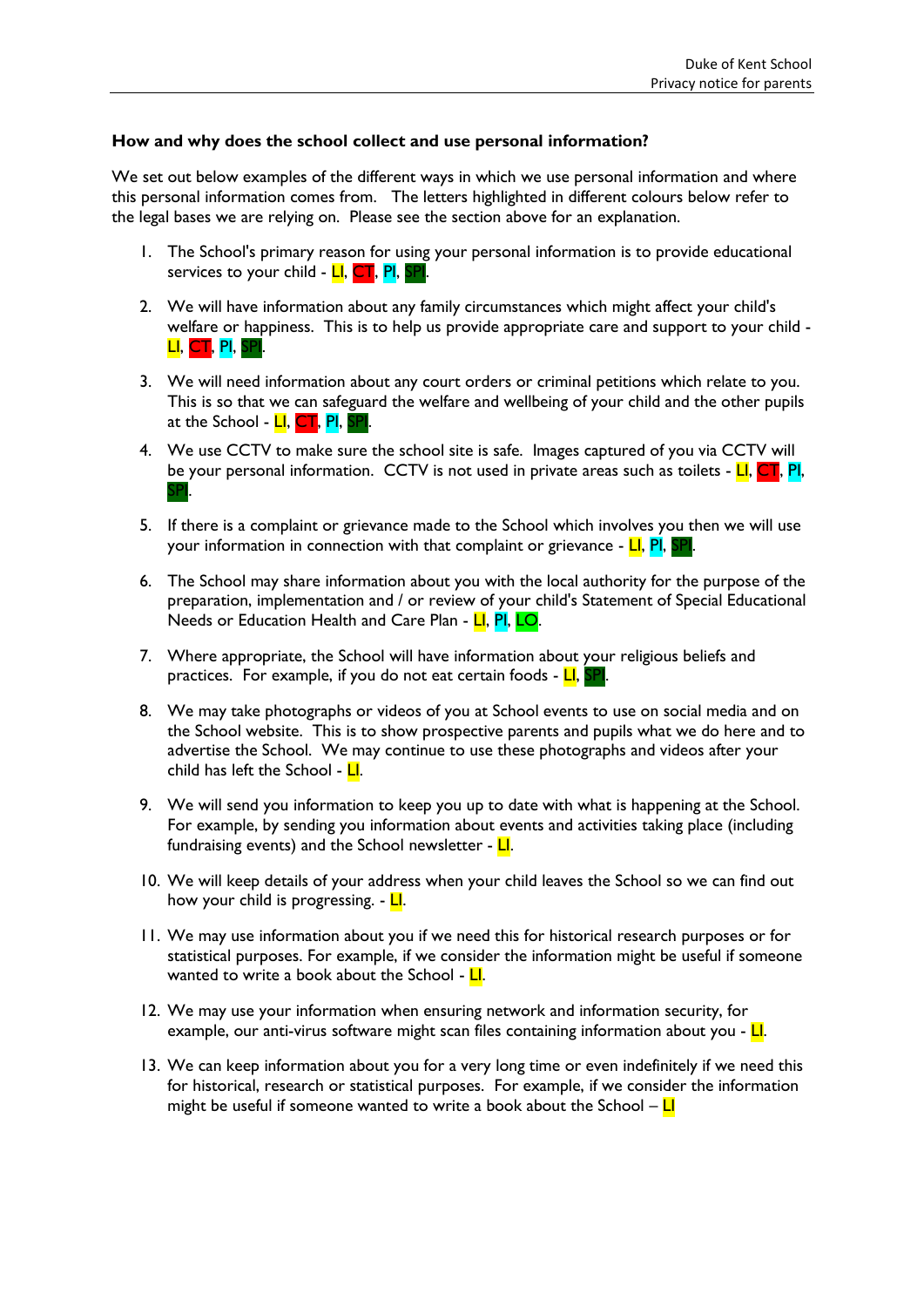#### Financial information

- 14. We will process financial information about you in relation to the payment of fees. In some cases we get information about you from third parties such as credit reference agencies or from your child's previous school(s) - LI, CT.
- 15. We will hold information about bankruptcy petitions and statutory demands, where relevant - LI, CT.
- 16. We may search the files of any licensed credit reference agency in order to verify your identity. This also allows us to assess your application for the award of a bursary or for credit in contemplation of an agreement for the deferment of fees. The credit reference agency will keep a record of that search and details about your application. This record will be seen by other organisations which make searches about you -  $LI$ ,  $CT$ .
- 17. We may share your information with debt recovery suppliers if you do not pay any school fees owed to the School - LI, CT.
- 18. We will obtain information about you from publicly available sources, such as Companies House and Zoopla, to assess your ability to pay School fees - LI, CT.

Failure to supply information may result in a refusal of an award or credit.

#### Sharing personal information with third parties

- 19. In accordance with our legal obligations, we will share information with local authorities, the Independent Schools Inspectorate / Ofsted and the Department for Education, for example, where we have any safeguarding concerns or to comply with our legal obligations -  $LI$ ,  $LO$ , PI, SPI.
- 20. On occasion, we may need to share your information with the police for the prevention and investigation of crime and the prosecution of offenders. We will only do this in specific circumstances to assist the police with their investigations -  $LI$ ,  $CT$ ,  $LO$ ,  $PI$ ,  $I$
- 21. We may need to share information about you with the Health and Safety Executive (a government organisation) if there is a health and safety issue at the School -  $LI$ ,  $LO$ , PI, SPI.
- 22. In certain circumstances, we may also need to share information with our legal advisers for the purpose of obtaining legal advice - LI, LO, PI, SPI, LC.
- 23. Occasionally we may use consultants, experts and other advisors to assist the School in fulfilling its obligations and to help run the School properly (e.g. our accountants). We will share your information with them if this is relevant to their work -  $LI$ ,  $CT$ ,  $PI$ ,
- 24. If your child is not of British nationality we have to make sure that your child has the right to study in the UK. Sometimes the government will ask us to provide information as part of our reporting requirements. - LI, CT, LO, PI, SPI.
- 25. The School is a charity which means that in exceptional circumstances we may need to share your information with the Charity Commission e.g. in the event of a serious incident -  $\Box$ , LO, PI, SPI.
- 26. We may share information about you with our insurance company, for example, where there is a serious incident at the School -  $LI$ , SPI, LC.
- 27. If you have unpaid fees we may share information about this with other schools or educational establishments to which you intend to send your child -  $L$ .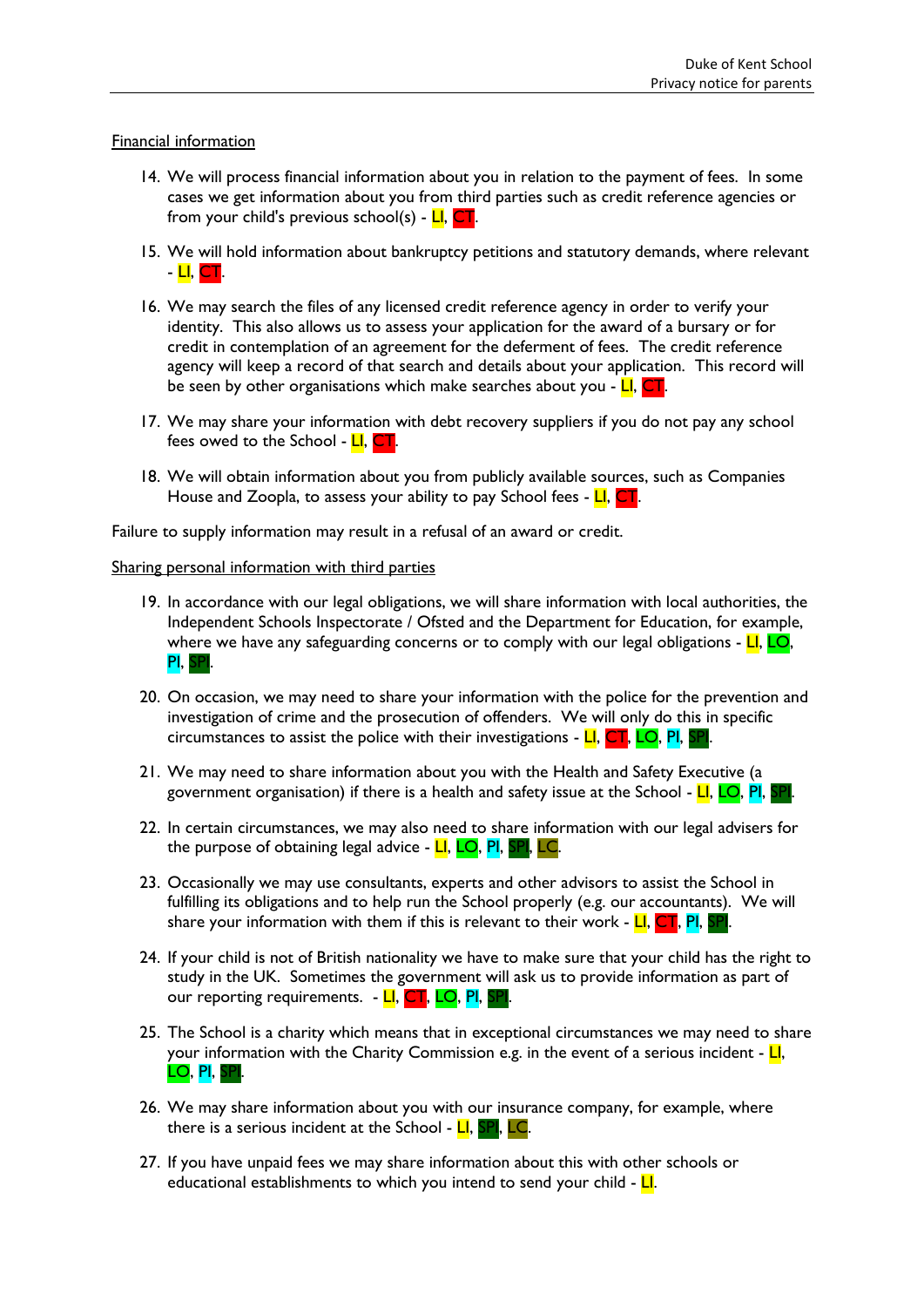- 28. If your child leaves us to attend another school we may provide that school with information about you. For example, details of family circumstances if there have been any safeguarding incidents - LI, LO.
- 29. We may share information about you with others in your family, such as another parent or step-parent. For example, where this is part of our obligation to take care of your child, as part of our wider legal and regulatory obligations, or in connection with school fees  $\text{-}$  LI, PI, SPI.
- 30. We may need to share information if there is an emergency, for example, if you are hurt whilst on School premises - LI, VI.
- 31. If you have appointed an agent to act on your behalf, we may share information with them. For example, we may send letters to them so that they can pass these on to you -  $L$ .
- 32. We may send you information about the School before you accept a place for your child. For example, we may send you a copy of the school prospectus  $-\frac{L}{L}$ .
- <span id="page-5-0"></span>33. If your child has an Education and Health Care Plan (EHCP), we will share information with and obtain information from the local authority about you - LO, PI, SPI.

We sometimes use contractors to handle personal information on our behalf. The following are examples:

> IT consultants who might access information about you when checking the security of our IT network; and

we use third party "cloud computing" services to store some information rather than the information being stored on hard drives located on the School site.

We obtain information about you from admissions forms and from your child's previous school. We may also get information from professionals such as doctors and from local authorities.

# **Criminal offence information**

We may only use information relating to criminal convictions and offences where the law allows us to do so. This will usually be where such processing is necessary to carry out our obligations or to exercise our rights.

Less commonly, we may use information relating to criminal convictions and offences where it is necessary in relation to legal claims, where it is necessary to protect our pupils and you are not capable of giving your consent, or where you have already made the information public.

# **More than one basis**

As you will see from this notice, in some cases we will rely on more than one basis above for a particular use of your information. In addition, we may move from one of the legal bases listed above to another as circumstances change. For example, as a safeguarding matter becomes more serious, we may start to rely on legal obligation to share personal information with the local authority in addition to the other legal bases which are noted for safeguarding purposes.

# **Consent**

We may ask for your consent to use your information in certain ways as an alternative to relying on any of the bases in the table above. For example, we may ask for your consent before taking or using some photographs and videos if the photograph or video is more intrusive and we cannot rely on legitimate interests. If we ask for your consent to use your personal information you can take back this consent at any time. Any use of your information before you withdraw your consent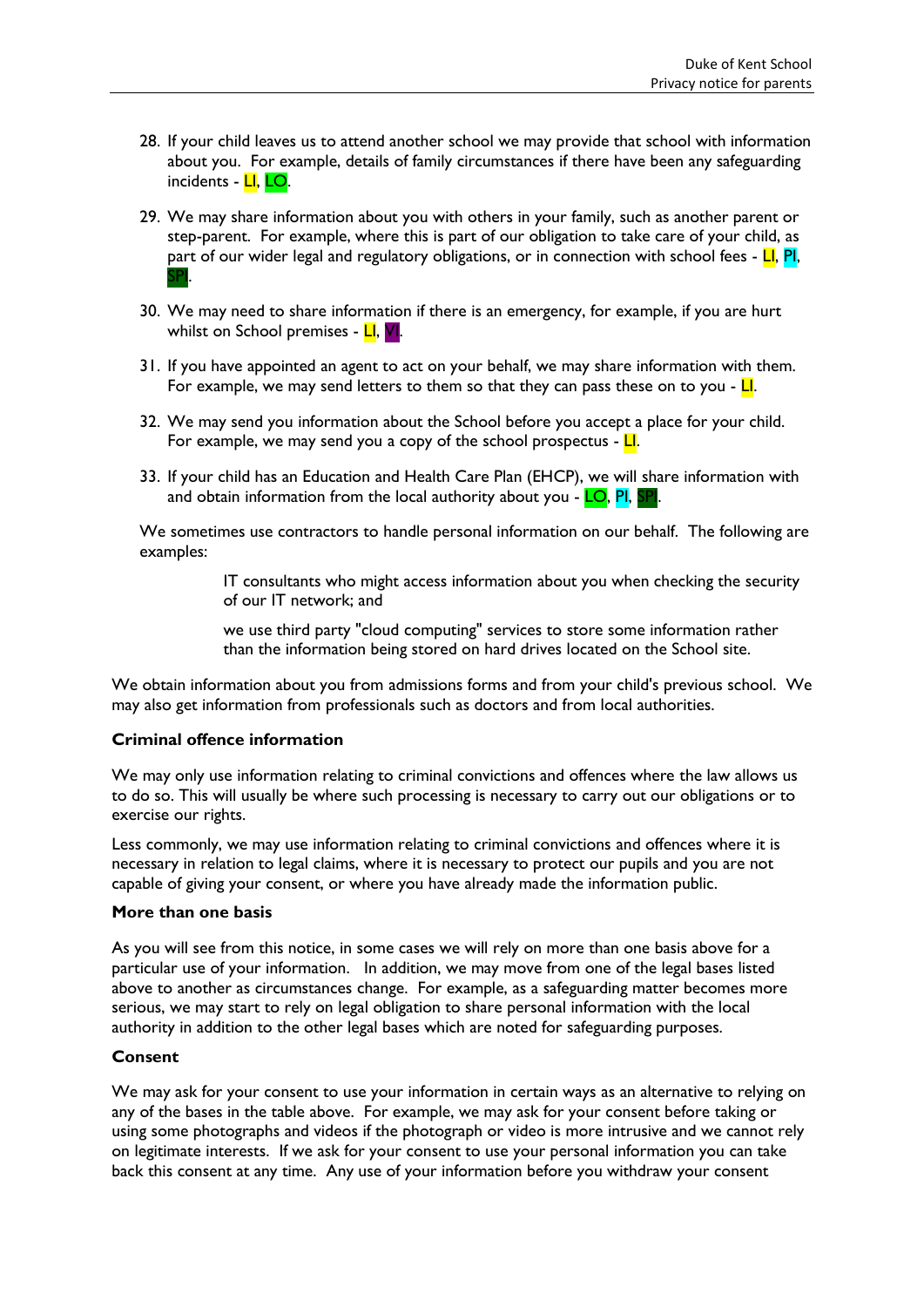remains valid. Please speak to the Operations Bursar if you would like to withdraw any consent given.

# **Sending information to other countries**

In certain circumstances, we may send your information to countries which do not have the same level of protection for personal information as there is in the UK. For example, we may:

store your information on cloud computer storage based overseas.

The European Commission has produced a list of countries which have adequate data protection rules. The list can be found here: https://ec.europa.eu/info/law/law-topic/data-protection/datatransfers-outside-eu/adequacy-protection-personal-data-non-eu-countries\_en

If the country that we are sending your information to is not on the list, or is not a country within the EEA (which means the European Union, Liechtenstein, Norway and Iceland), then it might not have the same level of protection for personal information as there is in the UK.

We will provide you with details about the safeguards which we have in place outside of this privacy notice. If you have any questions about the safeguards that are in place please contact the Operations Bursar.

# **For how long do we keep your information?**

We keep your information for as long as we need to in order to educate and look after your child. We will keep some information after your child has left the School, for example, so that we can find out what happened if you make a complaint.

In exceptional circumstances we may keep your information for a longer time than usual but we would only do so if we had a good reason and only if we are allowed to do so under data protection law.

Please see our Information and Records Retention Policy for more detailed information. This can be found on our website here http://www.dukeofkentschool.org.uk/about-duke-of-kent/schoolinformation-and-policies

# **What decisions can you make about your information?**

From 25 May 2018 data protection legislation gives you a number of rights regarding your information. Some of these are new rights whilst others build on your existing rights. Your rights are as follows:

- **Rectification**: if information the School holds about you is incorrect you can ask us to correct it.
- **Access**: you can also ask what information we hold about you and be provided with a copy. This is commonly known as making a subject access request. We will also give you extra information, such as why we use this information about you, where it came from and what types of people we have sent it to.
- **Deletion**: you can ask us to delete the information that we hold about you in certain circumstances. For example, where we no longer need the information.
- **Portability**: you can request the transfer of your information to you or to a third party in a format that can be read by computer. This applies where (a) the information has been provided by you; (b) the basis that we are relying on to process your information is consent or contract (please see "Our legal bases for using your information" above); and (c) the information is being processed by us on computer.